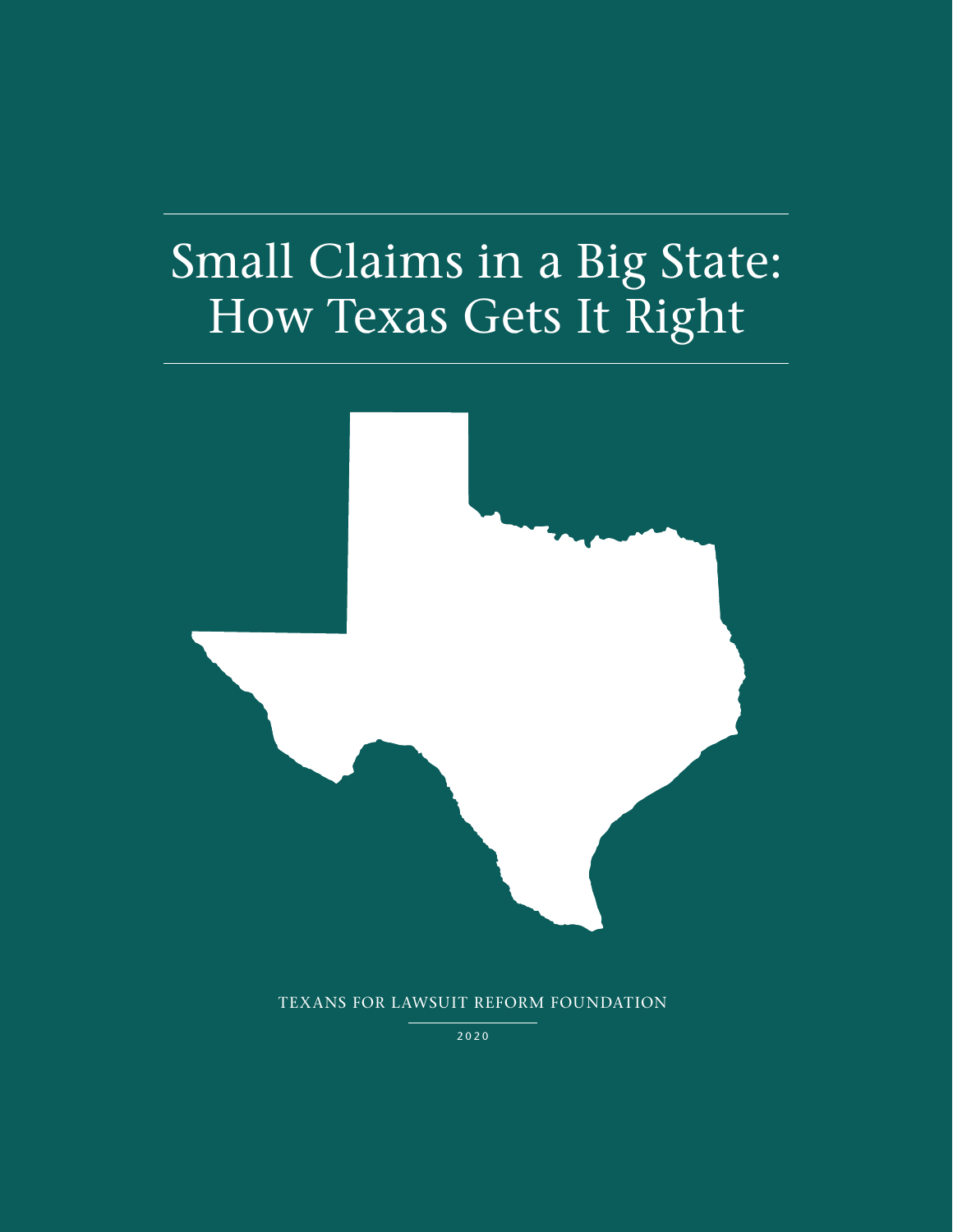## Small Claims in a Big State: How Texas Gets It Right

#### TEXANS FOR LAWSUIT REFORM FOUNDATION

Texans for Lawsuit Reform Foundation conducts and supports academically sound, impartial and non-partisan research, study, analysis, and writing related to the justice system in Texas. Research is conducted by lawyers, scholars, analysts, and professionals with experience and expertise in the areas being researched and reported. The Foundation's published research and reports are posted on its website and are available to the public. The purpose of the Foundation's activities is public education on matters concerning the Texas justice system, including its statutory and common law, its regulations and administrative agencies, and the organization and operation of its courts.

> TEXANS FOR LAWSUIT REFORM FOUNDATION 1701 Brun Street, Suite 200 | Houston, Texas 77019 713.963.9363 | 713.963.9787

<sup>©</sup> Copyright 2020 – TEXANS FOR LAWSUIT REFORM FOUNDATION

All rights reserved. No part of this paper may be reproduced by any electronic or mechanical means (including photocopying, recording, or information storage and retrieval) without written permission from Texans for Lawsuit Reform Foundation.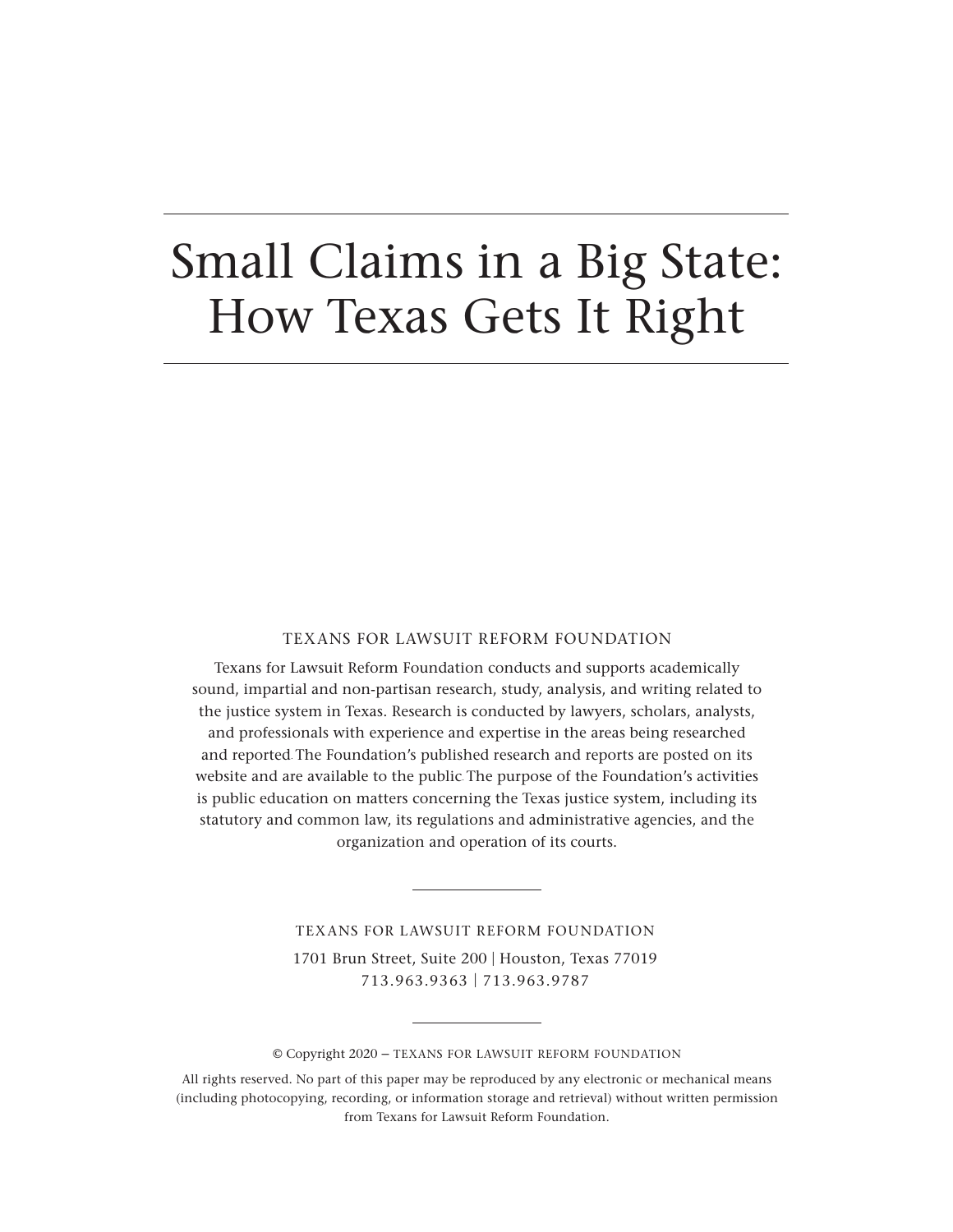## **TABLE OF CONTENTS**

| Τ. |                                                                |  |
|----|----------------------------------------------------------------|--|
|    |                                                                |  |
|    |                                                                |  |
|    |                                                                |  |
|    | III. COMPARING TEXAS'S SMALL CLAIMS PROCESS TO OTHER STATES 2  |  |
|    |                                                                |  |
|    |                                                                |  |
|    |                                                                |  |
|    |                                                                |  |
|    | IV. FUTURE CONSIDERATIONS FOR HANDLING SMALL CLAIMS IN TEXAS 7 |  |
|    |                                                                |  |
|    |                                                                |  |
|    |                                                                |  |
|    |                                                                |  |
|    |                                                                |  |
|    |                                                                |  |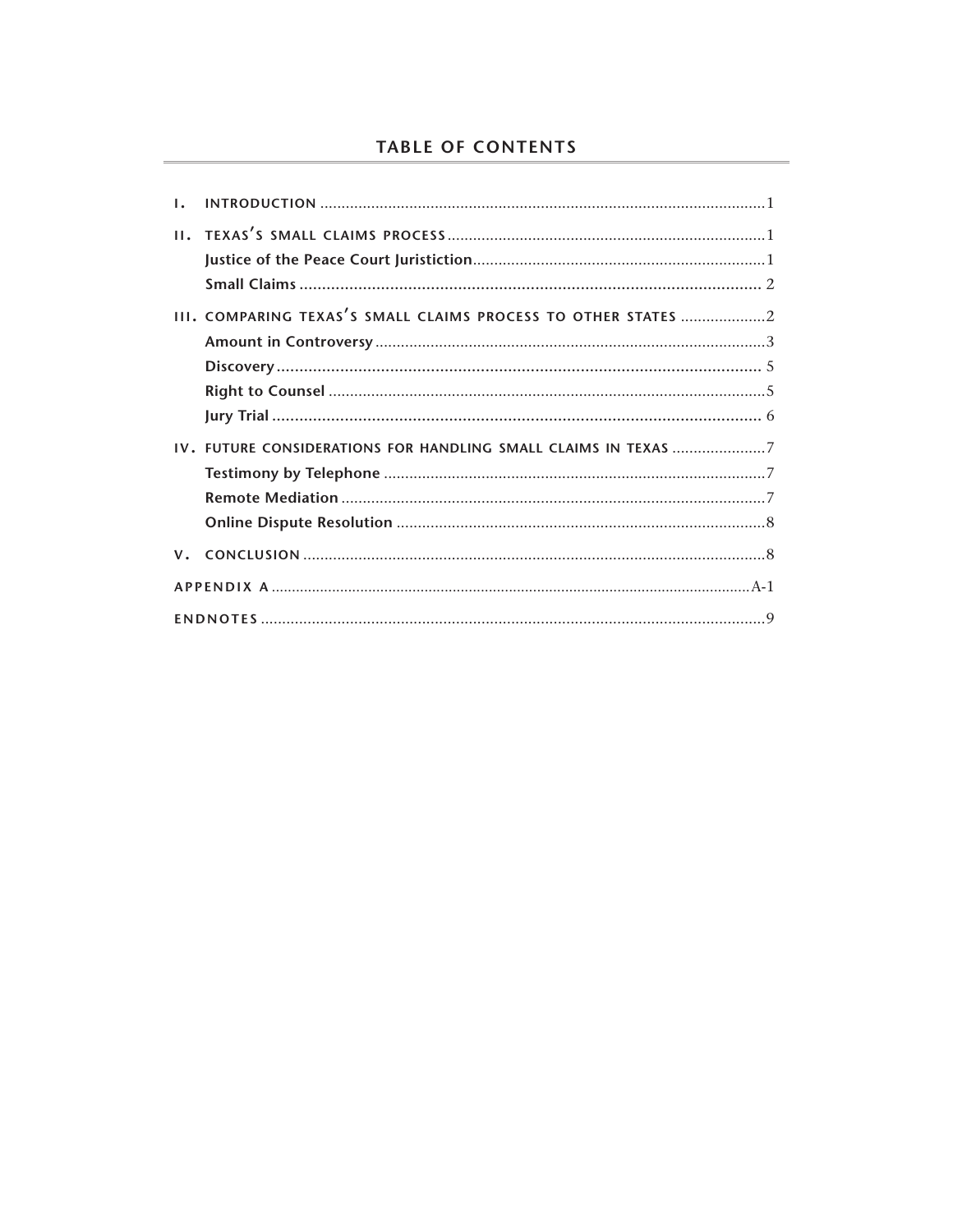#### **i. introduction**

Small claims trials are proceedings in which litigants seek redress in relatively low-dollar amounts, without the complexity of more formal proceedings. The purpose of small claims courts—in Texas and elsewhere—is to provide speedy, simplified, low-cost legal resolutions to small civil disputes. The process is designed so that litigants do not need legal representation, experience in the courtroom, or knowledge of hyper-technical rules of civil procedure or evidence. Today in Texas, small civil lawsuits may be adjudicated in Justice of the Peace Courts, using specially designed rules that make the process quick, affordable, and simple.

This article describes the jurisdictional responsibilities of Justice of the Peace Courts in Texas, with a focus on small claims and the process for small claims litigation. The article then examines several key characteristics that Texas's process does (or in some cases does not) have in common with the small claims process in the other nine most populous states in the nation: California, Florida, New York, Pennsylvania, Illinois, Ohio, Georgia, North Carolina, and Michigan. The article concludes by discussing several changes Texas could consider making to its current system, some of which are already being implemented on a less formal basis in response to the COVID-19 pandemic.

#### **ii. texas ' <sup>s</sup> small claims process**

#### **Justice of the Peace Court Jurisdiction**

Small claims in Texas can be adjudicated in Justice of the Peace Courts ("JP courts"), which are designated in the Texas Constitution as having "original jurisdiction in criminal matters of misdemeanor cases punishable by fine only, exclusive jurisdiction in civil matters where the amount in controversy is \$200 or less, and such other jurisdiction as may be provided by law."1 Effective September 1, 2020, JP courts have original jurisdiction of civil matters in which the amount in controversy does not exceed \$20,000, and in which exclusive jurisdiction is not in district or county court.<sup>2</sup>

Before 2013, Texas's JP courts were also designated as "small claims courts," although the judge, staff, and facilities were all the same whether the court was sitting as a JP court or a small claims court. In 2013, the Texas Legislature repealed Government Code provisions relating to small claims and abolished the small claims court moniker.<sup>3</sup> These reforms were part of a larger effort to bring greater efficiency to the court system. The bill, House Bill 79, streamlined the jurisdictional levels of courts to make it easier for local courts to exchange cases, dockets, and benches. Abolishing small claims courts and replacing them with a rule-based system streamlined substantive, procedural, and evidentiary practices for all of the state's JP courts. The bill charged the Texas Supreme Court with implementing rules to ensure the small claims process would remain accessible, efficient, fair, affordable, and navigable for all claimants.<sup>4</sup>

In addition to having jurisdiction to hear small civil matters, JP courts also have exclusive jurisdiction of "cases of forcible entry and detainer" and "foreclosures of mortgages and enforcement of liens on personal property in cases in which the amount in controversy is within the court's jurisdiction."5 Specifically excluded from JP courts' jurisdiction are lawsuits on behalf of the state to recover a penalty, forfeiture, or escheat; divorces;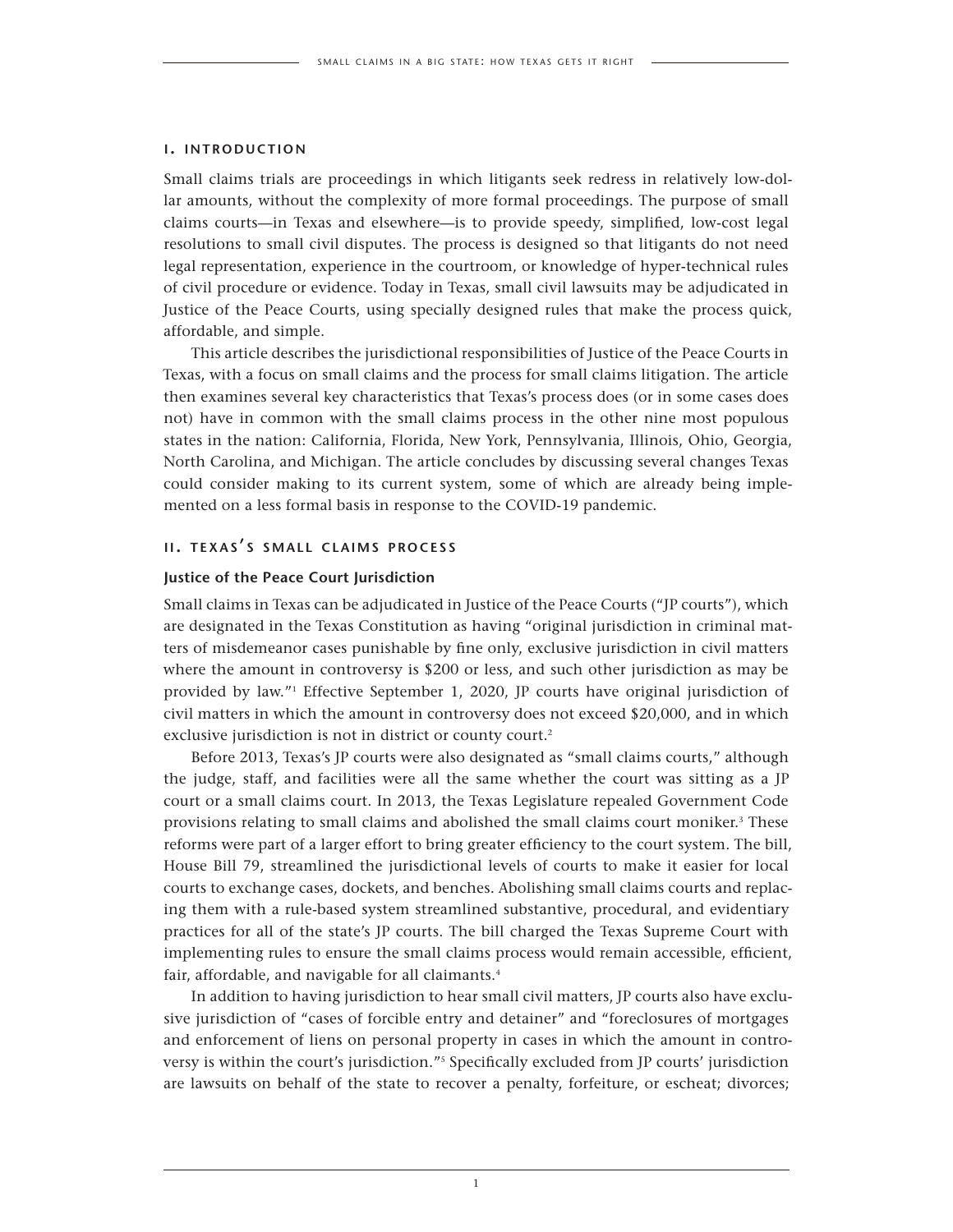slander and defamation cases; lawsuits for trial of title to land; and lawsuits to enforce a lien on land.<sup>6</sup> For expunction proceedings related to the arrest of a person for a fine-only offense, JP courts have concurrent jurisdiction with the district court and municipal court of record.7

#### **Small Claims**

A "small claims case" is defined in Texas as "a lawsuit brought for the recovery of money damages, civil penalties, personal property, or other relief allowed by law."8 The \$20,000 limit on damages in a small claims case includes attorney's fees, if any, but does not include statutory interest or court costs.<sup>9</sup>

JP courts are obligated to "conduct proceedings in a small claims case . . . to ensure the fair, expeditious, and inexpensive resolution" of cases.<sup>10</sup> The rules are simple and straightforward. If both parties appear, the judge shall proceed to hear the case.<sup>11</sup> Apart from filing a statement of the claim under oath, formal pleadings are not required.12 Indeed, the process is deliberately and statutorily informal, requiring only that the judge hear testimony from the parties and witnesses, and consider other evidence offered.13 Discovery is available, but is limited to what the judge deems appropriate.<sup>14</sup> In fact, the judge "shall develop the facts of the case" and may question witnesses and summon parties to testify.<sup>15</sup> The "sole objective" is "to dispense speedy justice between the parties."<sup>16</sup> The only actions for which the Supreme Court is required to provide specific procedures are actions on an assigned claim, a claim involving a person primarily engaged in lending money at interest, or a claim involving a collection agency or agent.<sup>17</sup> Even those procedures are prohibited from requiring a party to be represented by an attorney, from being overly complex, or from requiring application of formal discovery rules.18 However, attorneys are permitted to appear for parties and limited pre-trial discovery of evidence may be allowed.

One area in which the process for small claims cases matches the process used in larger cases is with regard to service of papers on the defendant when the case is commenced. In any proceeding, small or large, a copy of the document commencing the case (called the "original petition"), and a document commanding the defendant to answer the allegations (called a "citation") must be served on every defendant named in the case. Service of these documents is performed by a sheriff, constable, certified process server, court clerk, or another person authorized by the court who is 18 years of age or older.<sup>19</sup> Plaintiffs are required to pay all service fees.<sup>20</sup> Generally, the document must be served in person or mailed to the defendant,21 but the Texas Supreme Court recently adopted rules to allow service of process through social media and email when in-person or traditional mail service fails.<sup>22</sup>

Within these parameters—found in Chapter 27 of the Government Code—the small claims process in Texas JP courts is further governed by Texas Rules of Civil Procedure 500–507.<sup>23</sup> These rules provide the form a subpoena must take,<sup>24</sup> the required contents of a petition to commence a proceeding,<sup>25</sup> the permissible venues for a small claims lawsuit,<sup>26</sup> and the process for summary disposition, $27$  to name a few examples.

#### **iii. comparing texas ' s small claims process to other states**

In this section, the nation's ten most populous states are examined for key differences that may help or hinder access to justice in small civil matters in terms of cost, ease of process, accessibility, and other relevant factors. The states examined in addition to Texas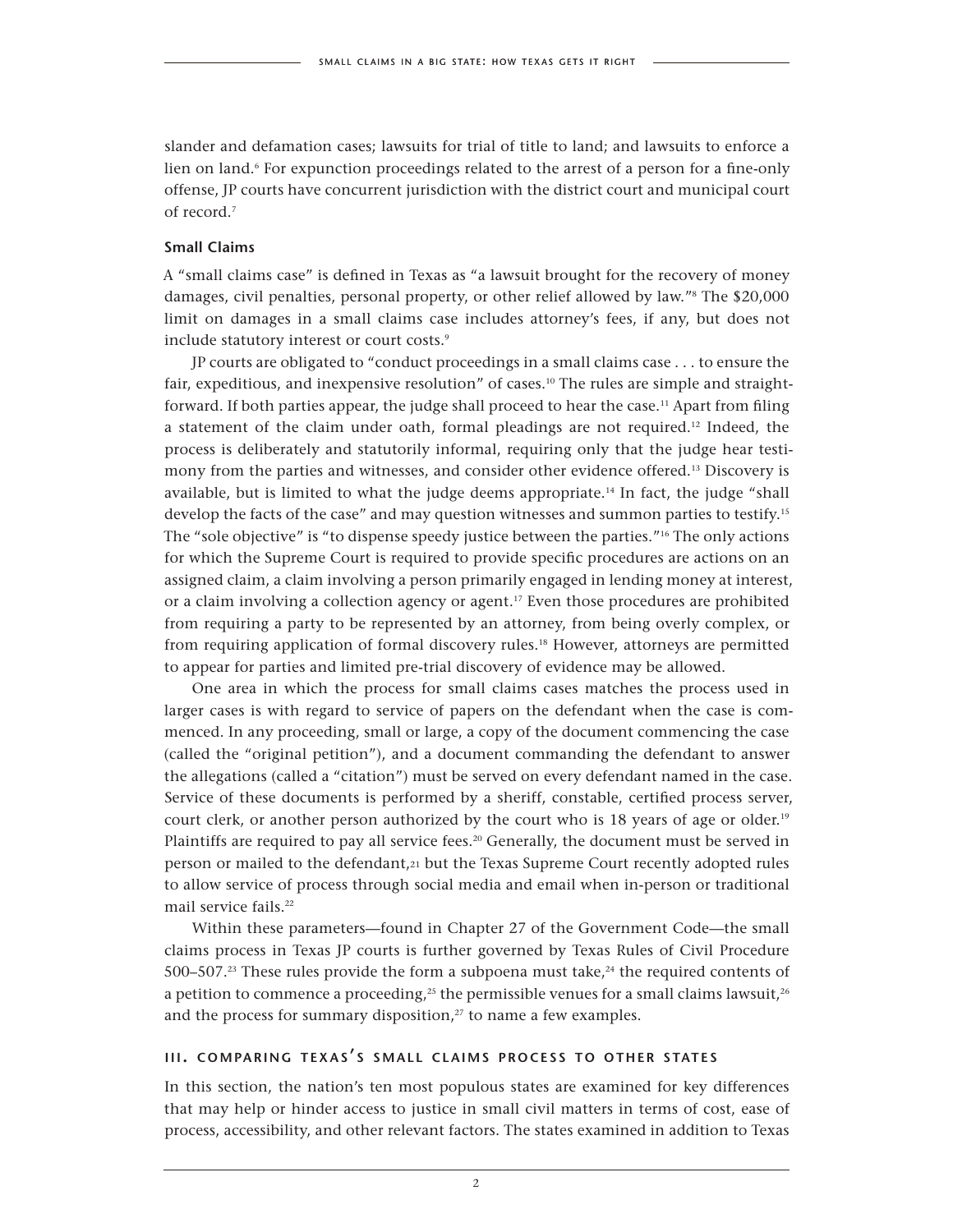are California, Florida, New York, Pennsylvania, Illinois, Ohio, Georgia, North Carolina, and Michigan. A table containing the key differences between these states is included as Appendix A.

Many differences are minor. For example, the statute of limitations for a small personal injury claim in most of the states, including Texas, is two years. Three of the ten states allow three years to bring a small personal injury claim, and one state, Florida, allows four years. Property damage claims are similar, with most states allowing two to four years to bring the claim. One outlier, Illinois, allows five years to bring a small property damage claim. Claims for breach of contract must be filed anywhere from two to ten years after the breach occurs, with the length of the limitations period often depending on whether the breach was of a written or oral contract.

Differences in things like statutes of limitation are noteworthy, but do not affect the key desirable characteristics of a small claims court or the filing of a small claim: accessibility, ease of process, cost, expediency, and other similar factors. Among the states surveyed, key differences include the amount in controversy allowable as a small claim, the pretrial discovery process, the right to counsel, and the availability of a jury trial, to name a few examples.

#### **Amount in Controversy**

Small claims, generally speaking, must be small in amount. The amount in controversy for a small claim is capped in every jurisdiction, but the cap varies significantly from state to state. This is important for several reasons, particularly when considering the ease of process and lower cost afforded by small claims courts relative to traditional civil courts. Indeed, so long as a claim is within the ballpark of a jurisdiction's cap on the amount in controversy, a claimant may be incentivized to lower the amount of his claim if the time and money saved by forgoing traditional civil litigation is likely to be greater than the amount of the claim forfeited.<sup>28</sup>

As of September 1, 2020, Texas allows claims of up to \$20,000 to be heard in JP courts.<sup>29</sup> Texas's previous cap—\$10,000—was already one of the highest among the states. The new \$20,000 cap means Texas has the highest jurisdictional limit for cases that may elect its small claims process. Of the states surveyed, only two exceeded \$10,000, with Georgia and Pennsylvania allowing small claims of \$15,000 and \$12,000, respectively. Illinois and North Carolina both allow small claims of up to \$10,000. California also allows claims of up to \$10,000, but only for individuals or sole proprietorships. Corporations in California are limited to claims of \$5,000. Small claimants in Florida are limited to \$8,000, and claimants in Michigan, Ohio, and New York are limited to \$6,000.

Support for doubling the allowable amount in controversy in Texas was described during the legislative process as follows:

Litigation often is very expensive and time consuming, effectively closing the door to the court system for many Texans. Justice courts, with their informal proceedings, are designed to resolve cases quickly and cost-efficiently. Increasing the jurisdictional limits for justice courts on matters with no more than \$10,000 in dispute to matters with no more than \$20,000 would make these speedy, efficient courts available for more Texans.<sup>30</sup>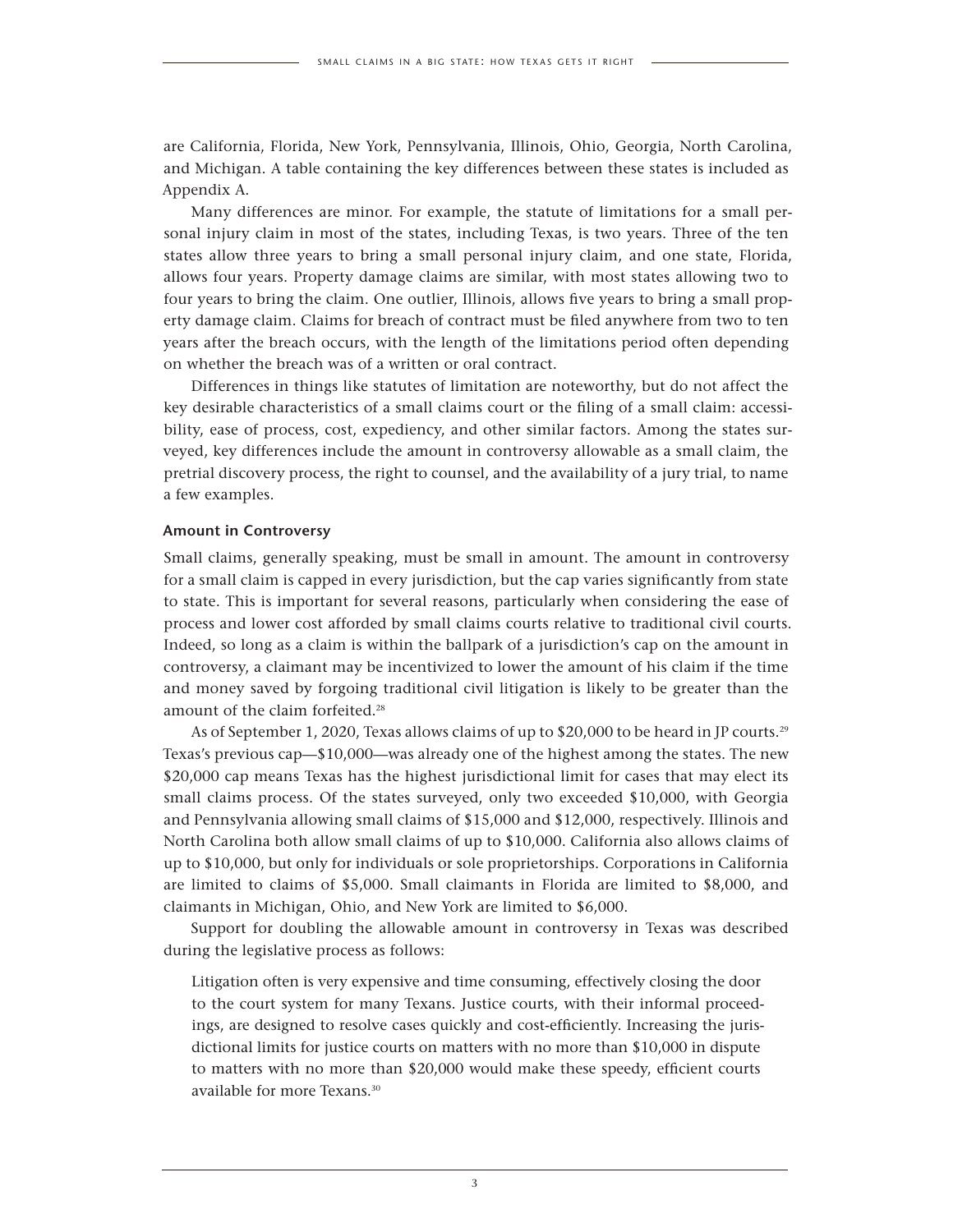Looking beyond the ten states surveyed, effective as of November 23, 2020, Texas has the third highest amount-in-controversy cap in the nation, second only to Tennessee and Delaware, as the following table illustrates:

| Rank           | <b>State</b>                                            | <b>Amount in Controversy</b> |
|----------------|---------------------------------------------------------|------------------------------|
| 29             | Alabama <sup>31</sup>                                   | \$6,000                      |
| 10             | Alaska <sup>32</sup>                                    | \$10,000                     |
| 47             | Arizona <sup>33</sup>                                   | \$3,500                      |
| 34             | Arkansas <sup>34</sup>                                  | \$5,000                      |
| 10             | California <sup>35</sup>                                | \$10,000                     |
| 24             | Colorado <sup>36</sup>                                  | \$7,500                      |
| 34             | Connecticut <sup>37</sup>                               | \$5,000                      |
| 1              | Delaware <sup>38</sup>                                  | \$25,000                     |
| 22             | Florida <sup>39</sup>                                   | \$8,000                      |
| 4              | Georgia <sup>40</sup>                                   | \$15,000                     |
| 34             | Hawaii <sup>41</sup>                                    | \$5,000                      |
| 34             | Idaho <sup>42</sup>                                     | \$5,000                      |
| 10             | Illinois <sup>43</sup>                                  | \$10,000                     |
| 22             | Indiana <sup>44</sup>                                   | \$8,000                      |
| 28             | lowa <sup>45</sup>                                      | \$6,500                      |
| 45             | Kansas <sup>46</sup>                                    | \$4,000                      |
| 49             | Kentucky <sup>47</sup>                                  | \$2,500                      |
| 34             | Louisiana <sup>48</sup>                                 | \$5,000                      |
| 29             | Maine <sup>49</sup>                                     | \$6,000                      |
| 34             | Maryland <sup>50</sup>                                  | \$5,000                      |
| 26             | Massachusetts <sup>51</sup>                             | \$7,000                      |
| 29             | Michigan <sup>52</sup>                                  | \$6,000                      |
| $\overline{4}$ | Minnesota <sup>53</sup>                                 | \$15,000                     |
| 47             | Mississippi <sup>54</sup>                               | \$3,500                      |
| 34             | Missouri <sup>55</sup>                                  | \$5,000                      |
| 26             | Montana <sup>56</sup>                                   | \$7,000                      |
| 46             | Nebraska <sup>57</sup>                                  | \$3,900                      |
| 10             | Nevada <sup>58</sup>                                    | \$10,000                     |
| 10             | New Hampshire <sup>59</sup>                             | \$10,000                     |
| 34             | New Jersey <sup>60</sup>                                | \$5,000                      |
| 10             | New Mexico <sup>61</sup>                                | \$10,000                     |
| 34             | New York <sup>62</sup>                                  | \$5,000                      |
| 10             | North Carolina <sup>63</sup>                            | \$10,000                     |
| 4              | North Dakota <sup>64</sup>                              | \$15,000                     |
| 29             | Ohio <sup>65</sup>                                      | \$6,000                      |
| 10             | Oklahoma6 <sup>6</sup>                                  | \$10,000                     |
| 10             | Oregon <sup>67</sup>                                    | \$10,000                     |
| 7              | Pennsylvania <sup>68</sup>                              | \$12,000                     |
| 49             | Rhode Island <sup>69</sup>                              | \$2,500                      |
| 24             | South Carolina <sup>70</sup>                            | \$7,500                      |
| 7              | South Dakota <sup>71</sup>                              | \$12,000                     |
| 1              | Tennessee <sup>72</sup>                                 | \$25,000                     |
| 3              | <b>Texas</b>                                            | \$20,000                     |
| 9              | Utah $73$                                               | \$11,000                     |
| 34             | Vermont <sup>74</sup>                                   | \$5,000                      |
| 34<br>10       | Virginia <sup>75</sup>                                  | \$5,000                      |
| 10             | Washington <sup>76</sup><br>West Virginia <sup>77</sup> | \$10,000                     |
| 10             | Wisconsin <sup>78</sup>                                 | \$10,000                     |
| 29             | Wyoming <sup>79</sup>                                   | \$10,000                     |
|                |                                                         | \$6,000                      |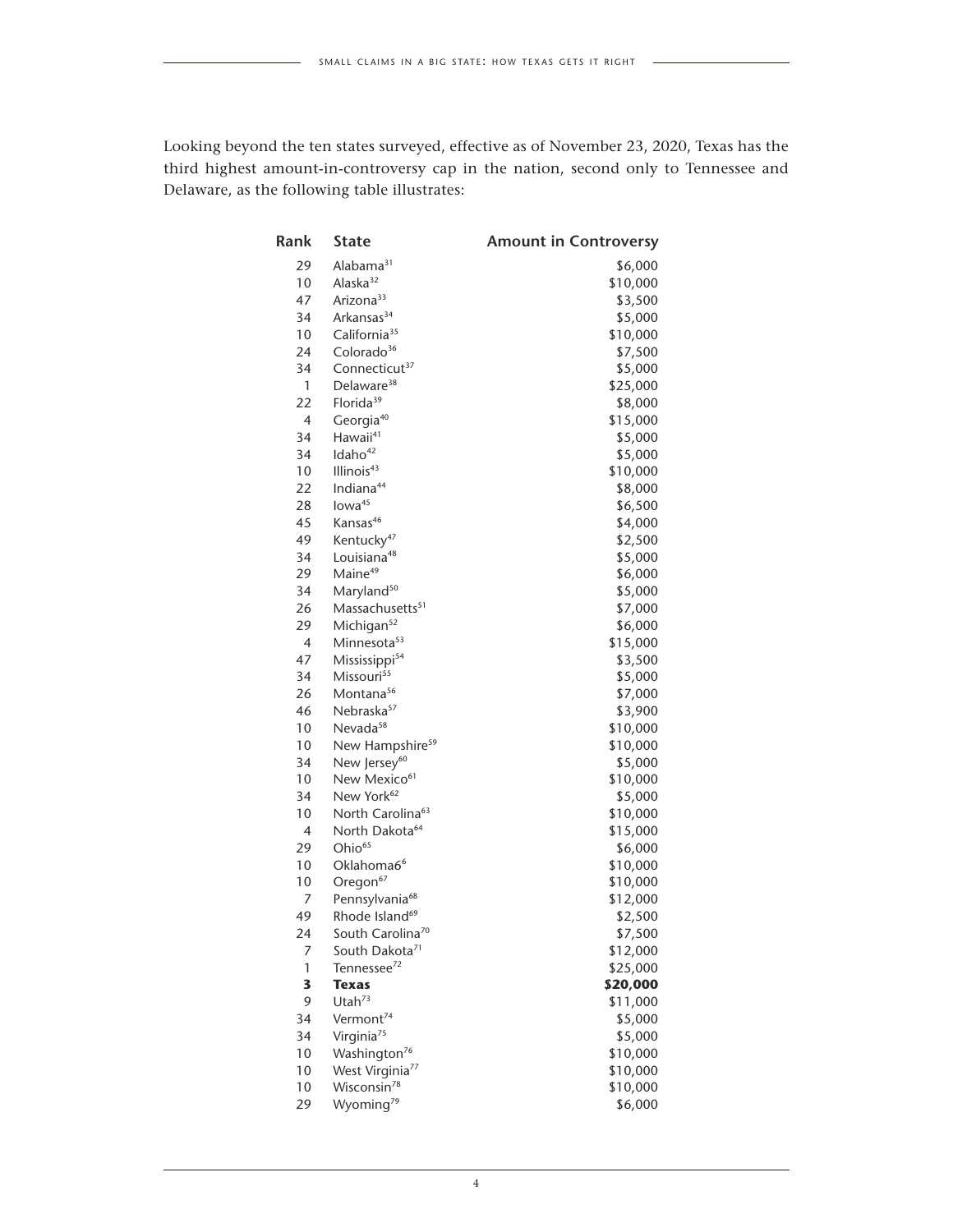#### **Discovery**

The pretrial discovery process can be complex, time-consuming, and expensive. The benefits of the traditional pretrial discovery process are obvious: it yields the disclosure of materials and information that may be used at trial to support or oppose a claim or defense. The typical pretrial discovery mechanisms are depositions, interrogatories, requests for admissions, and requests for production of documents.<sup>80</sup>

Of course, the pretrial discovery process also has its downsides. The unearthing and production of information and materials itself can be very expensive for a litigant. Additionally, the cost of legal fees associated with sending and responding to discovery requests, compelling another party to respond adequately, opposing vexatious discovery, and sifting through the information and materials produced by an opposing party can be quite large. The discovery process is easily used to draw out the litigation process and burden the opposing party with expansive requests or evasive responses.<sup>81</sup> Some estimates place the cost of discovery between 50 and 90 percent of the total cost of adjudicating a traditional civil case.<sup>82</sup> In Texas, depending on the level of discovery and the type of case, the process may take months, or even years.<sup>83</sup>

In the context of small claims in JP courts, however, the benefits of discovery are available without the complexity and larger burden of traditional civil litigation. By limiting discovery to what the judge deems appropriate, making the judge responsible for developing the facts of the case, and allowing the judge to summon parties to testify and question witnesses, JP courts can achieve the "sole objective" of dispensing "speedy justice between the parties."84

Once again, Texas is somewhat unique in this regard. Of the ten states surveyed, only Florida has full discovery available for small claims. Illinois allows discovery only if the court grants leave for it. While most jurisdictions make subpoenas available to a party where a witness's presence in court is necessary, most states do not make the discovery process available to small claim litigants. And most states instruct small claimants to simply collect all relevant evidence and bring it to court on the day of the hearing.<sup>85</sup>

#### **Right to Counsel**

The right to counsel in criminal proceedings is a fundamental right guaranteed by the Sixth Amendment to the United States Constitution and Article I, Section 10 of the Texas Constitution.86 This fundamental guarantee, however, does not extend to civil cases, although Texas does provide for the right to counsel in certain civil proceedings. $s<sup>87</sup>$ 

Much of the appeal of small claims courts across the country is the simplified process, which is meant to make pro se representation feasible. However, a wrinkle in this feature is "[a] plethora of studies of small claims courts, many from the 1960s, '70s, and '80s, [that] reveal a pervasive trend where unrepresented individuals are severely disadvantaged by the court process."88 Indeed, studies have shown that "[w]hen repeat players sue individuals in small claims courts, representation dramatically increases the defendants' likelihood of success."89 There are differing approaches to this wrinkle.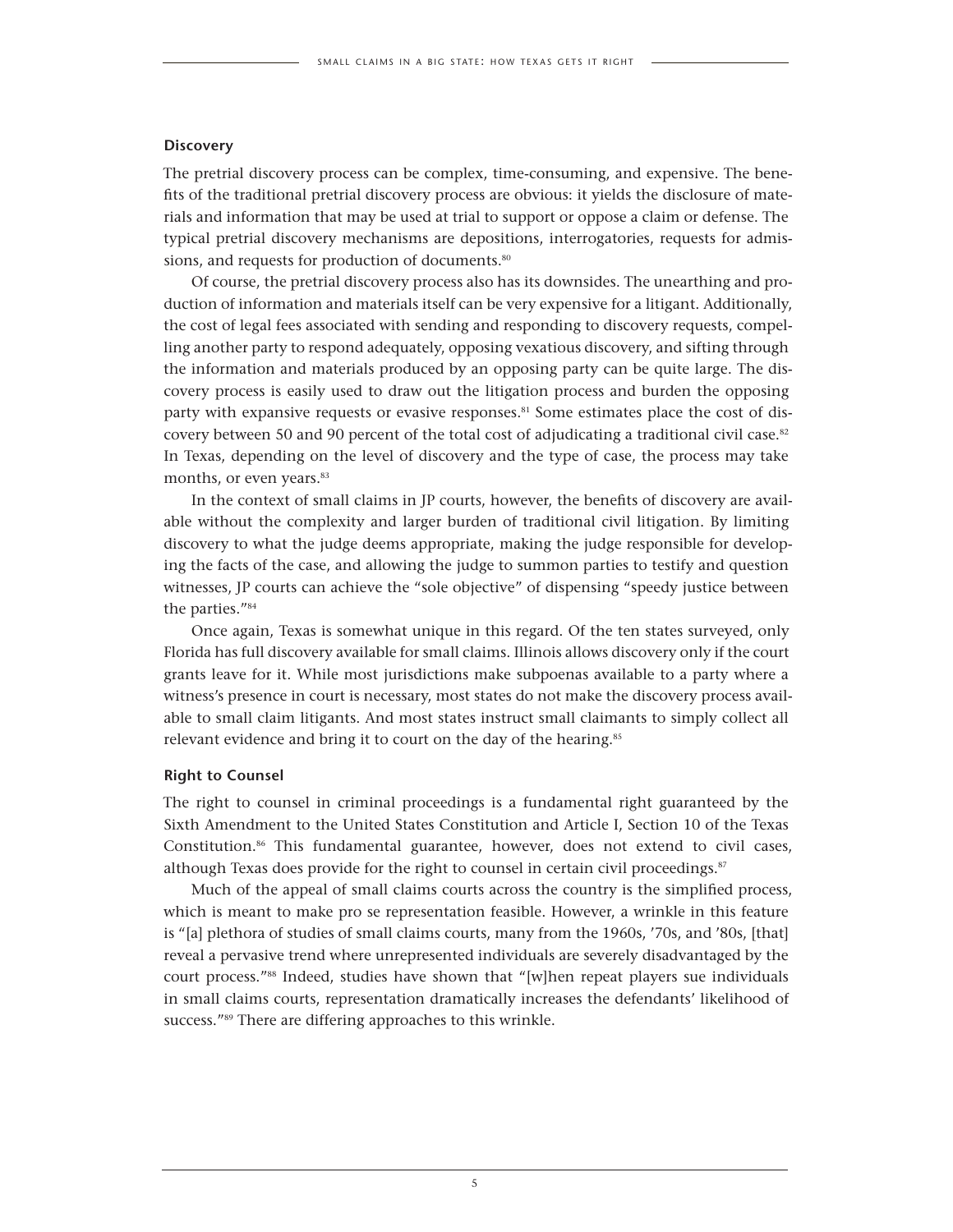None of the ten states surveyed for this paper require representation by counsel in small claims cases. That is consistent with the purpose of small claims, which is to make the process easily accessible and navigable to the common person without the necessity of legal counsel. A key difference worth noting is that in two states, Michigan and California, legal representation inside the courtroom is prohibited.

In Texas, a plaintiff need not appear in JP court for a small claim if the plaintiff sends legal representation in his place. California, as a general rule, bars attorneys from the courtroom in a small claim proceeding. Legal scholarship exploring the differences in these approaches is lacking, but one can discern the reasoning behind each. The common thread is that procedural rules are relaxed and the judge or magistrate is responsible for helping the parties through the process in a fair way. The prohibition on legal representation can be understood as a further "leveling of the playing field," but that may come at a cost. Even with small claims, the stakes can be high, and prohibiting counsel from the process will seem like a bridge too far to many.

#### **Jury Trial**

The notion that criminal and civil rights should be adjudicated before a jury of peers goes back centuries, traceable to the Magna Carta.<sup>90</sup> The Seventh Amendment to the United States Constitution guarantees the right to civil trial by jury in all suits where the amount in controversy exceeds \$20, but the Seventh Amendment has not been incorporated to apply to state governments. $91$  Thus, states that allow jury trials in civil actions, including small claims, have established that right in state constitutions and statutes. The Texas Constitution declares in nearly absolute terms that the right of trial by jury "shall remain inviolate."92

It is well established, however, that the right to a jury in both civil and criminal cases may be waived.<sup>93</sup> That is typically what happens in small claims court.<sup>94</sup> While the right to a jury can be indispensable at times, it can slow the process considerably, much like traditional discovery. It has been observed:

When a jury is demanded it adds tremendously to the cost, time, and complexity of trial, and can easily boost litigation costs beyond the amount of the claim. Wealthy defendants have learned that merely demanding a jury as a strategic measure may deter less wealthy small claims plaintiffs from proceeding with their claims. In economic terms, a jury trial for very small monetary claims can be wasteful and can lead to injustice by making legal redress for small claims too expensive and time consuming to be feasible for the average small monetary claimant.<sup>95</sup>

Thus, the right to have one's case heard by a jury of peers must be weighed against the goals of simplicity, low cost, and other aims of small claim adjudication. In Texas, the right to a jury trial in a small claims case places it in the minority of states surveyed for this article. Six of the ten do not allow jury trials for small claims. The four that do are Texas, Florida, New York, and Illinois.

While allowing jury trials for small claims may be viewed negatively because it may run counter to the purpose of a speedier, more efficient adjudication, parties in Texas have what is viewed generally as an important choice: exercise the constitutional right to a jury trial,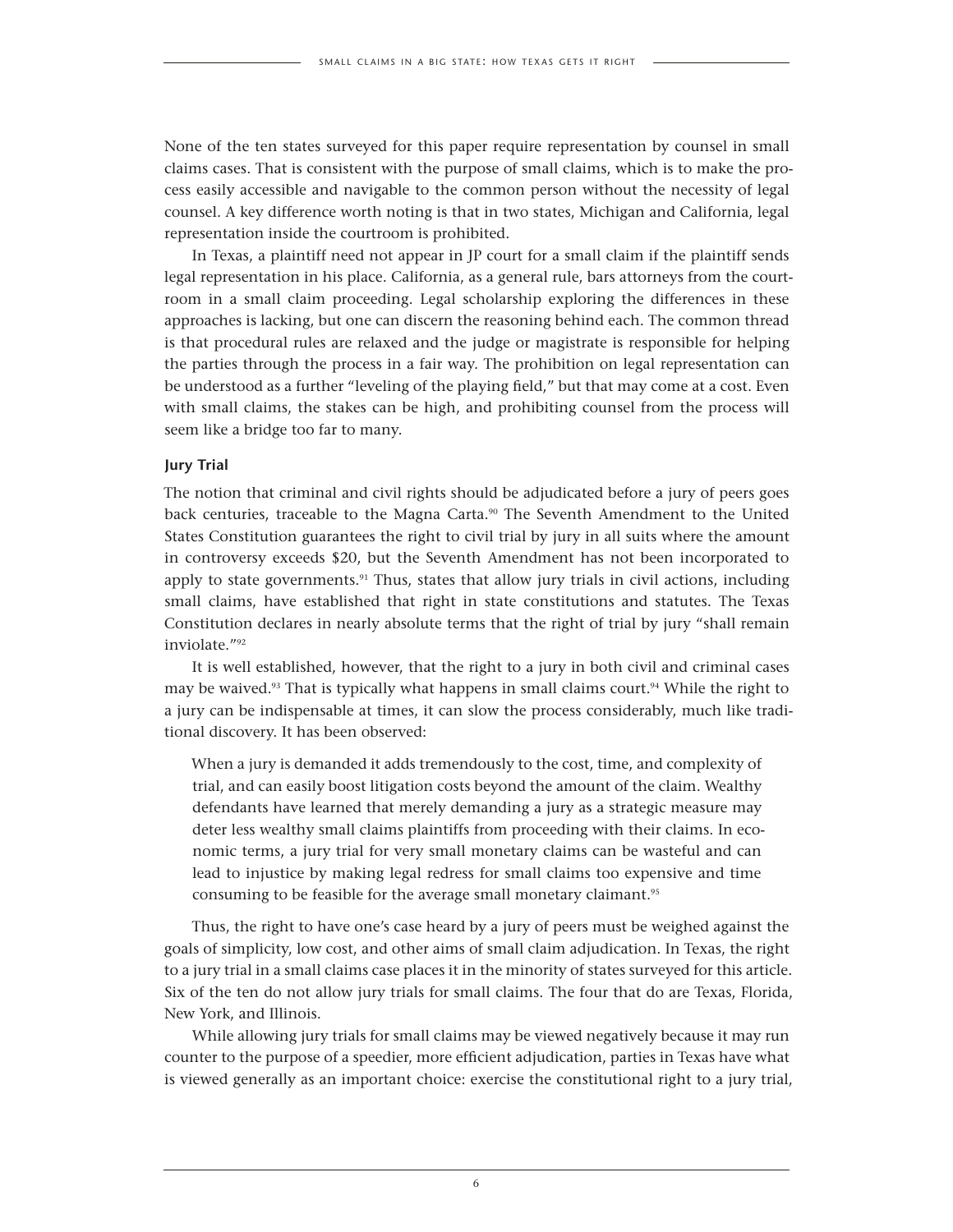or waive that right in order to have a speedier, more efficient small claims adjudication. The existence of that choice should be viewed positively.

#### **iv. future considerations for handling small claims in texas**

Discussion of the key differences between small claims in Texas and elsewhere is important, but as Justice Brandeis famously explained in 1932, states are laboratories of democracy, each regularly trying out new policies and approaches, letting the others observe and emulate where motivated to do so.<sup>96</sup> Several states examined for the purposes of this survey have tried or currently have in place novel approaches to small claims. These procedural tools are worth considering for potential future implementation in Texas.

#### **Testimony by Telephone**

Florida's rules allow testimony of any party or witness by telephone.<sup>97</sup> The rules make clear this is at the discretion of the court. Such a witness "shall be treated for all purposes as a live witness, and shall not receive any relaxation of evidentiary rules or other special allowance."98 Furthermore, testifying over the telephone does not allow a witness to evade the application of Florida's perjury laws or the rules of evidence.<sup>99</sup>

Given that most of the states surveyed for this article do not allow any meaningful discovery but do allow witnesses to be subpoenaed, testimony by telephone in small claims trials is consistent with the goal of facilitating a speedy and fair trial. Courts in Texas are currently operating remotely and allowing both telephonic and online testimony as a successful temporary measure to ensure cases continue to be heard during the COVID-19 pandemic. Consequently, the argument for implementing such a reform permanently in small claims cases is strong.100

#### **Remote Mediation**

Mediation is commonly offered to small claimants in advance of a small claims hearing or trial. Given that small claims are the most likely type of cases in which one or both sides is self-represented, mediation is of particular value. Mediation further simplifies the dispute resolution process by using a neutral third party to help facilitate a resolution that is amenable to both parties.<sup>101</sup>

All ten of the states surveyed for this article either offer or may require mediation or a similar alternative dispute resolution prior to small claim trial proceedings. In Texas, the Texas Alternative Dispute Resolution Procedures Act states that it is the state's policy to encourage the peaceable resolution of disputes and early settlement of pending litigation through voluntary settlement procedures.102 The court may refer a pending case to alternative dispute resolution on its own authority or on motion of parties.<sup>103</sup>

Much like Florida embracing technology to allow witnesses in small claims trials to testify via telephone, "remote mediation" is an innovation that makes the process considerably more accessible, convenient, and cost-effective.<sup>104</sup> Remote mediation allows parties to resolve their conflict without the need for an in-person appearance. Using online platforms like Zoom, parties and mediators can meet in virtual spaces that are secure and confidential.105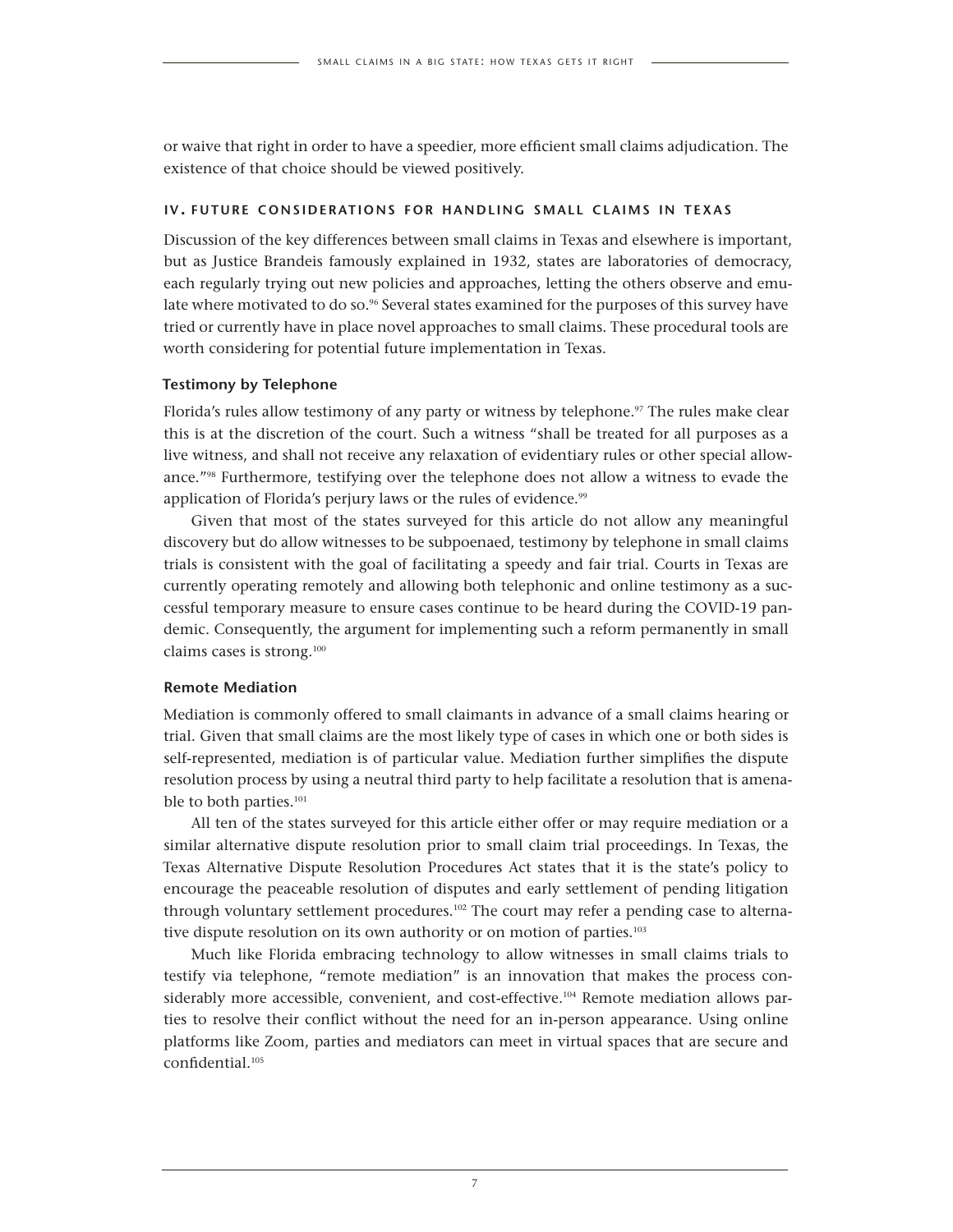Texas has already turned to technology during the COVID-19 pandemic. An April 2020 article in Texas Lawyer notes that online mediation is rapidly rising. Judge Emily Miskel of McKinney explains in the article that encouraging remote mediation increases the court's ability to accommodate its caseload.106 She and other judges have created a list of Texas mediators who offer remote sessions.<sup>107</sup>

Much like the pandemic has made clear that non-evidentiary hearings in civil district courts may be successfully conducted online, remote mediation is an alternative resolution tool that should be explored for broader adoption if its use during the pandemic continues to prove workable and valuable.

#### **Online Dispute Resolution**

Remote mediation in small claims is a more modest consideration, but it makes obvious the possibility of resolving small claims remotely from start to finish. Legal scholarship on online dispute resolution (ODR) is considerable. In 2008, Brian Pappas, the Associate Director of the Alternative Dispute Resolution Program at Michigan State University's College of Law called small claims "ideally situated to transition their operations online" through use of ODR.108 Pappas's article in the UCLA Journal of Law & Technology discusses several early attempts to adopt such programs, most of which did not succeed long-term.<sup>109</sup>

Internationally, the United Kingdom's Online Courts and British Columbia's Civil Resolution Tribunal are two examples of venues in which a court's entire operations from start to finish are already conducted online with no person-to-person interaction.110 This includes initial filing through final adjudication.<sup>111</sup>

While broad adoption of ODR has not yet taken root, it is quickly being recognized in legal scholarship that COVID-19 has forced the legal profession everywhere to utilize online tools and embrace technology in a manner that may mark the beginning of a worldwide trend.<sup>112</sup>

Cost, simplicity, ease of access, speedy resolution, and all of the other key characteristics of small claims proceedings could be further improved by broad utilization of online proceedings. As the pandemic has increased the necessity of these technologies, their use should be carefully monitored for successes, failures, best practices, and areas of improvement.

#### **v. conclusion**

In addition to successful tort reforms to create a balanced civil justice system, reforming the small claims process to increase access to justice is another successful public policy in Texas. By crafting rules in such a way that the average person can navigate a small claim with the guidance of a JP court judge and without an attorney, the system incentivizes claimants to seek redress for valid claims. It should also be viewed positively that Texas can provide such a process to small claimants while still leaving intact the right to counsel, the right to a jury trial, and a discovery process that, while limited, goes beyond what other states typically allow in small claims adjudication.

In addition, Texas has shown over the past several months that its court system is flexible and resilient enough to adjust rapidly to changing conditions during a pandemic. Through those adaptions, new procedural opportunities have emerged that are worth further study and exploration.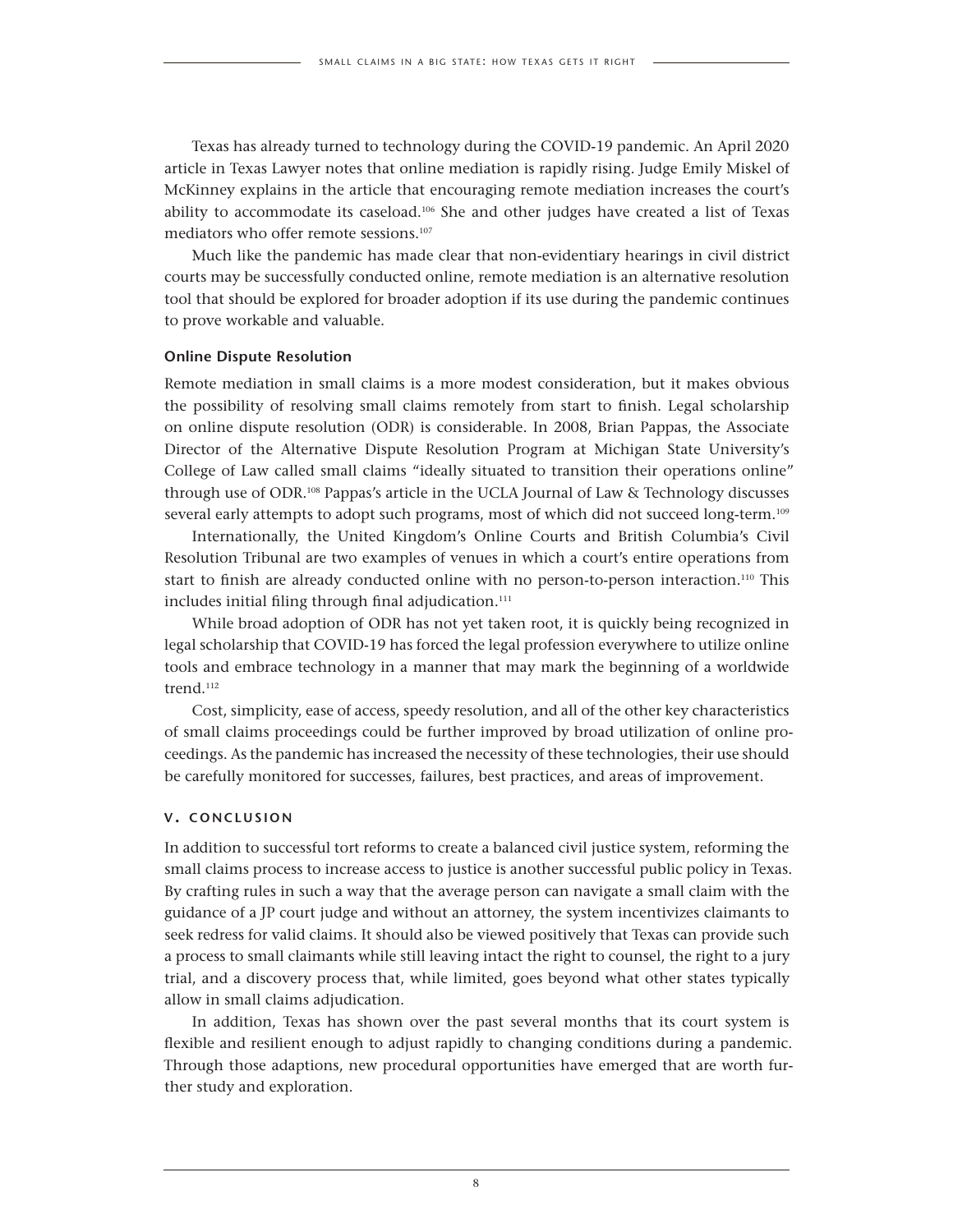## **APPENDIX A**

| <b>State</b>      | <b>Amount in Controversy</b> | <b>Discovery</b>   | <b>Right to Counsel</b> | <b>Jury Trial</b>  |
|-------------------|------------------------------|--------------------|-------------------------|--------------------|
| <b>CALIFORNIA</b> | $$10,000$ <sup>113</sup>     | No <sup>114</sup>  | No <sup>115</sup>       | No <sup>116</sup>  |
| <b>FLORIDA</b>    | \$8,000117                   | Yes <sup>118</sup> | Yes <sup>119</sup>      | Yes <sup>120</sup> |
| <b>GEORGIA</b>    | $$15,000^{121}$              | No <sup>122</sup>  | Yes <sup>123</sup>      | No <sup>124</sup>  |
| <b>ILLINOIS</b>   | $$10,000^{125}$              | No <sup>126</sup>  | Yes <sup>127</sup>      | Yes <sup>128</sup> |
| <b>MICHIGAN</b>   | $$6,000^{129}$$              | No <sup>130</sup>  | No <sup>131</sup>       | No <sup>132</sup>  |
| <b>NEW YORK</b>   | $$5,000$ <sup>133</sup>      | No <sup>134</sup>  | Yes <sup>135</sup>      | Yes <sup>136</sup> |
| NORTH CAROLINA    | $$10,000$ <sup>137</sup>     | No <sup>138</sup>  | Yes <sup>139</sup>      | No <sup>140</sup>  |
| <b>OHIO</b>       | $$6,000^{141}$               | No <sup>142</sup>  | Yes <sup>143</sup>      | No <sup>144</sup>  |
| PENNSYLVANIA      | \$12,000145                  | No <sup>146</sup>  | Yes <sup>147</sup>      | No <sup>148</sup>  |
| <b>TEXAS</b>      | \$20,000                     | Yes                | Yes                     | Yes                |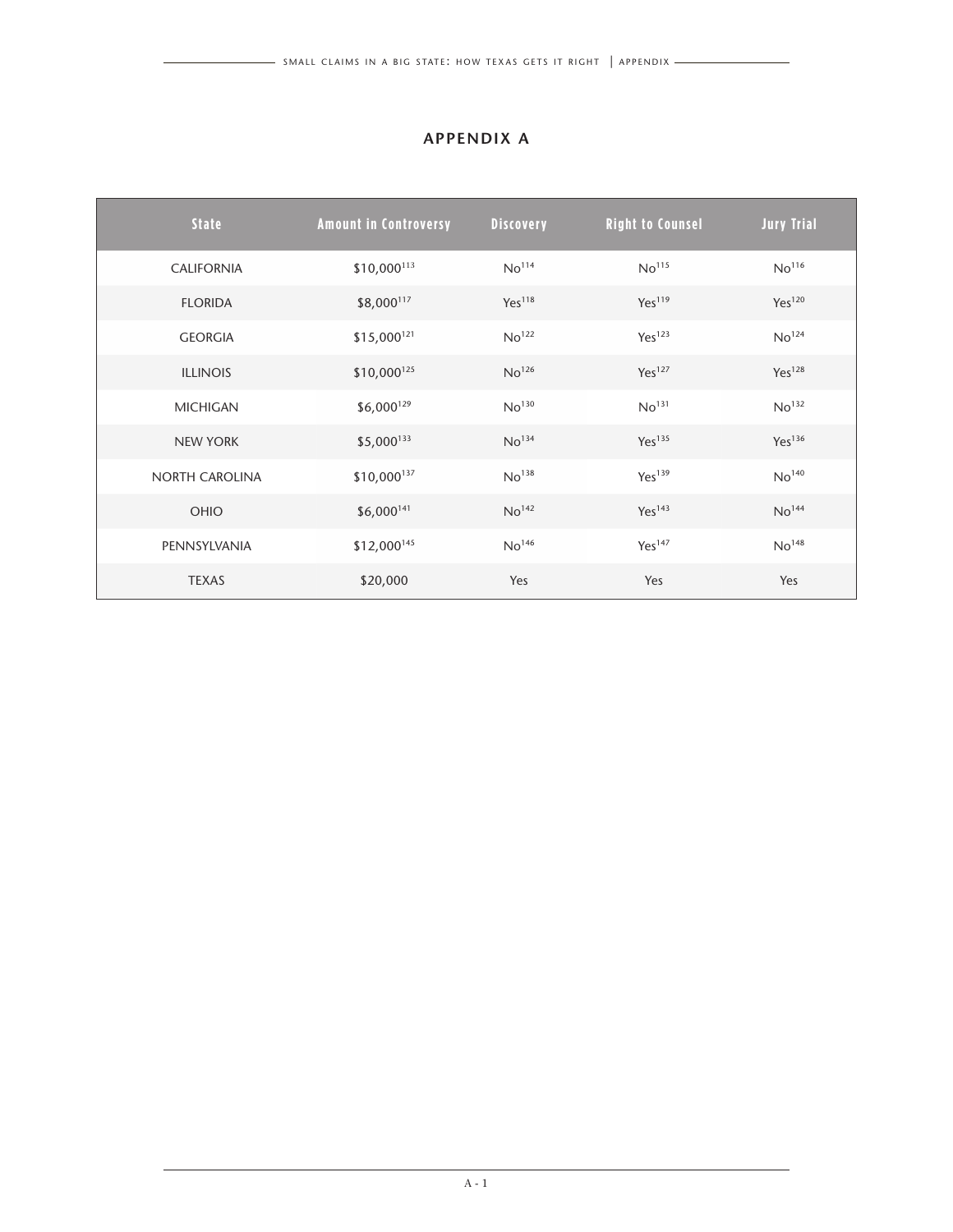#### **ENDNOTES**

- 1 TEX. CONST. art. V, § 19.
- 2 TEX. GOV'T CODE § 27.031.
- 3 Act of July 19, 2011, 82nd Leg., 1st C.S., H.B. 79, § 5.02 (codified at TEX. Gov'T. CoDE § 27.060).
- *Id.*
- Tex. Gov't Code § 27.031(a)(2)-(3).
- Tex. Gov't Code § 27.031(b).
- Tex. Gov't Code § 27.031(e).
- Tex. R. Civ P. 500.3(a).
- *Id.*
- Tex. Gov't Code § 27.060(a).
- 11 TEX. GOV'T CODE § 27.060(b)(1).
- 12 TEX. GOV'T CODE § 27.060(b)(2).
- 13 TEX. GOV'T CODE § 27.060(b)(3).
- 14 TEX. GOV'T CODE § 27.060(b)(5).
- 15 TEX. GOV'T CODE § 27.060(b)(6).
- Tex. Gov't Code § 27.060(b)(4).
- Tex. Gov't Code § 27.060(c).
- 18 TEX. GOV'T CODE § 27.060(d).
- Tex. R. Civ P. 501.2(a).
- Tex. R. Civ P. 501.2(c).
- Tex. R. Civ P. 501.2(b).
- Tex. R. Civ P. 106(b) [Effective December 31, 2020].
- Tex. R. Civ P. 500.3(a).
- Tex. R. Civ P. 500.8(c).
- Tex. R. Civ P. 502.2(a).
- Tex. R. Civ P. 502.4.
- Tex. R. Civ P. 503.2.
- Richard Payne, *Collections Along the Border: A Survey of Small Claims Courts in Michigan, New York and Ontario,* 33 COM. L. WORLD 8 (2019).
- Act of June 10 2019, 86th Leg., R.S., S.B. 2342, § 31 (codified at TEX. GOV'T. CODE § 26.042(a)).
- House Research Organization Bill Analysis, Tex. S.B. 2342, 86th Leg., R.S. (2019), https://hro.house.texas.gov/pdf/ba86r/sb2342.pdf#navpanes=0.
- Ala. Code § 12-12-31.
- Alaska Stat. § 22.15.040(a).
- Ariz. Rev. Stat. § 22–503(A).
- *See Arkansas's Lawyer: Guide to Small Claims Court,* Arkansas Attorney General's Office, https://arkansasag.gov/arkansas-lawyer/ legal-resources/guide-to-small-claims-court/.
- Cal. Code. Civ. Pro. § 116.220.
- Colo. Rev. Stat. § 13-6-403(1).
- Conn. Gen. Stat. § 51-15(d).
- Del. Code tit. 10 § 9301(1) [Effective 11/23/20].
- Fla. Sm. Cl. R. 7.010.
- *See Magistrate Court,* Ga. Dep't of L. Cons. Protection Division, http://consumer.georgia.gov/consumer-topics/magistrate-court.
- Haw. Rev. Stat. § 633-27(a)(1).
- Idaho Code § 1-2301.
- Ill. Civ. Pro R. 281; *see also Small Claims Court,* Illinois Attorney General, https://illinoisattorneygeneral.gov/consumers/smlclaims.html.
- Ind. Code § 33-28-3-4(b).
- 45 Iowa Code § 631.1(1)(b).
- Kan Stat. § 61-2706.
- Ky. Rev. Stat. § 24A.230(2).
- *See* City of New Orleans, First City Court Rule 5A.
- Me. Rev. Stat. tit. 14 § 7482.
- Md. Cts. & Jud. Pro. § 4-405.
- Mass. Gen. Laws ch. 218 § 21.
- Mich. Comp. Laws § 600.8401.
- Minn. Stat. § 491A.01(3a).
- 54 Miss. Code § 9-11-9.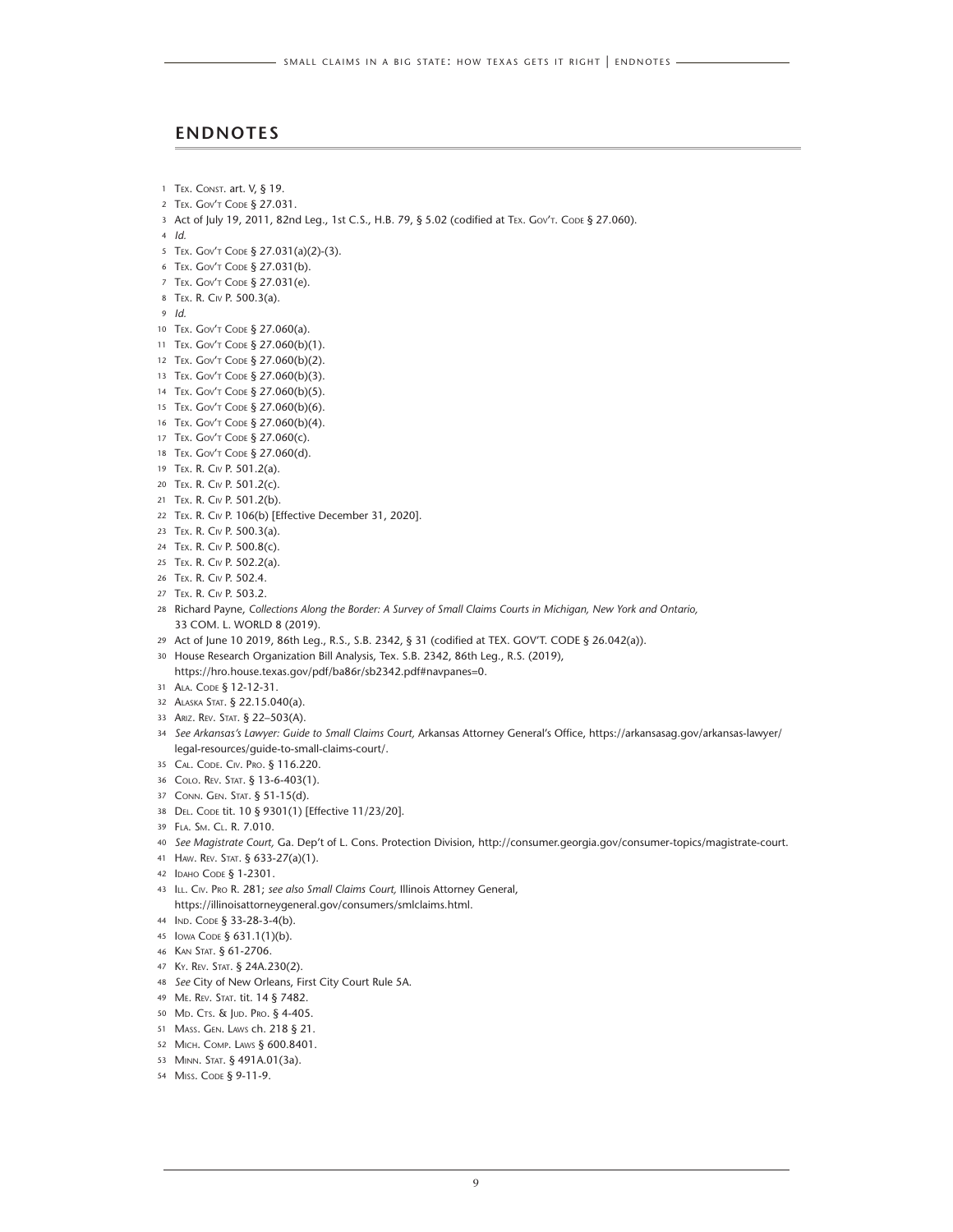- 55 Mo. Rev. Stat. § 482.305.
- 56 Mont. Code § 25-35-502.
- 57 Neb. Rev. Stat. § 25-2802; *see also Filing a Small Claims Case in Nebraska,* State of Nebraska Judicial Branch, https://supremecourt. nebraska.gov/self-help/small-claims/filing-small-claims-case-nebraska.
- 58 Nev. Rev. Stat. § 73.010(1).
- 59 N.H. Rev. Stat. § 503:1(I).
- 60 N.J. Rev. Stat. § 46:8-21.4.
- 61 This was recently increased to \$10,000. N. M. STAT. § 35-3-3; *see* Cara O'Neill, *New Mexico Small Claims Court,* Lawyers.com (Feb. 27, 2010), https://www.lawyers.com/legal-info/research/new-mexico/nm-filing-a-small- claimssuit.html#:~:text=You%20 have%20a%20limited%20amount,four%20and%20six%20years%2C%20respectively/.
- 62 It should be noted that this number is the limit for New York State, and that New York City recently increased its cap to \$10,000. *See* Dan M. Clark, *New Law Raises Monetary Cap for Disputes Brought in NYC Small Claims Court,* NEW YORK LAW JOURNAL (Dec. 17, 2019), https://www.law.com/newyorklawjournal/2019/12/17/ new-law-raises-monetary-cap-for-disputes-brought-in-nyc-small-claims-court/.
- 63 N.C. Gen. Stat. § 7A-210(1).
- 64 N.D. Cent. Code § 27-08.1-01(1).
- 65 ohio rev. Code § 1925.02(A)(1).
- 66 Okla. Stat. tit. 12, § 1751(A)(1).
- 67 Or. Rev. Stat. § 55.011(3).
- 68 42 Pa. C.S. § 1515(a)(3).
- 69 R.I. Gen. Laws § 10-16-1*.*
- 70 S.C. CODE § 22-3-10.
- 71 S.D. Codified Laws § 15-39-45.1.
- 72 Tenn. Code § 16-15-501(d)(1).
- 73 Utah Code § 78A-8-102(1)(a)(i).
- 74 Vt. Stat. tit. 12 § 5531.
- 75 Va. Code § 16.1-122.2.
- 76 Wash. Rev. Code § 12.40.010(1)(a).
- 77 W. Va. Code § 50-2-1.
- 78 Wis. Stat. § 799.01.
- 79 Wyo. Stat. § 1-21-201.
- 80 *See., e.g., How Courts Work,* American Bar Association (Sep. 9, 2019), https://www.americanbar.org/groups/public\_education/ resources/law\_related\_education\_network/how\_courts\_work/discovery/.
- 81 John H. Beisner, "The Centre Cannot Hold" The Need for Effective Reform of the U.S. Civil Discovery Process, United States Courts, https://www.uscourts.gov/sites/default/files/john\_beisner\_the\_centre\_cannot\_hold\_0.pdf.

82 *Id.*

- 83 For example, even Level 1 discovery period in Texas lasts 180 days after the date the first request for discovery of any kind is served on a party. T<sub>EX</sub>, R, C<sub>IV</sub>, P, 190.2(b)(1).
- 84 TEX. GOV'T. CODE § 27.060(b)(4), (5).
- 85 *See, e.g., Small Claims Court A Citizens Guide,* Ohio Judicial Conference (2006), https://www.supremecourt.ohio.gov/jcs/interpretersvcs/forms/english/5.pdf ("Before the hearing, collect your evidence, contact your witnesses, and make a written outline of your case.").
- 86 U.s. Const. amend. V.; TEX. Const. art. I, § 10.
- 87 *See, e.g.*, TEX. FAM. CODE § 107.013.
- 88 Russell Engler, *Connecting Self-Representation to Civil Gideon: What Existing Data Reveal About When Counsel is Most Needed,* 37 Fordham Urb. L.J. 37, 55 (2010).
- 89 *Id.* at 58.
- 90 Thomas J. McSweeny, Magna Carta and the Right to Trial by Jury, COLLEGE OF WILLIAM & MARY LAW SCHOOL (2014), https://scholarship. law.wm.edu/cgi/viewcontent.cgi?article=2761&context=facpubs.
- 91 Incorporation Doctrine, LEGAL INFORMATION INSTITUTE: CORNELL LAW SCHOOL (last amended Mar. 30, 2020), https://www.law.cornell.edu/ wex/incorporation\_doctrine.
- 92 TEX. CONST. art. I, § 15.
- 93 *See, e.g., Rogers v. United States,* 141 U.S. 548, 554 (1891).
- 94 *See, e.g.*, Robert L. Spurrier Jr., *Small Claims Are Big Business in Oklahoma,* 14 Tulsa L.J. 327, 329 (1978).
- 95 Margreth Barrett, The Constitutional Right to Jury Trial: A Historical Exception for Small Monetary Claims, 39 HASTINGS L.J. 125 (1987). 96 *New State Ice Co. v. Liebmann,* 285 U.S. 262 (1932) (Brandeis, J., dissenting) ("It is one of the happy incidents of the federal
- system that a single courageous State may, if its citizens choose, serve as a laboratory; and try novel social and economic experiments without risk to the rest of the country.")
- 97 FLA. SM. CL. R. 7.135(f).

98 *Id.*

99 *Id*.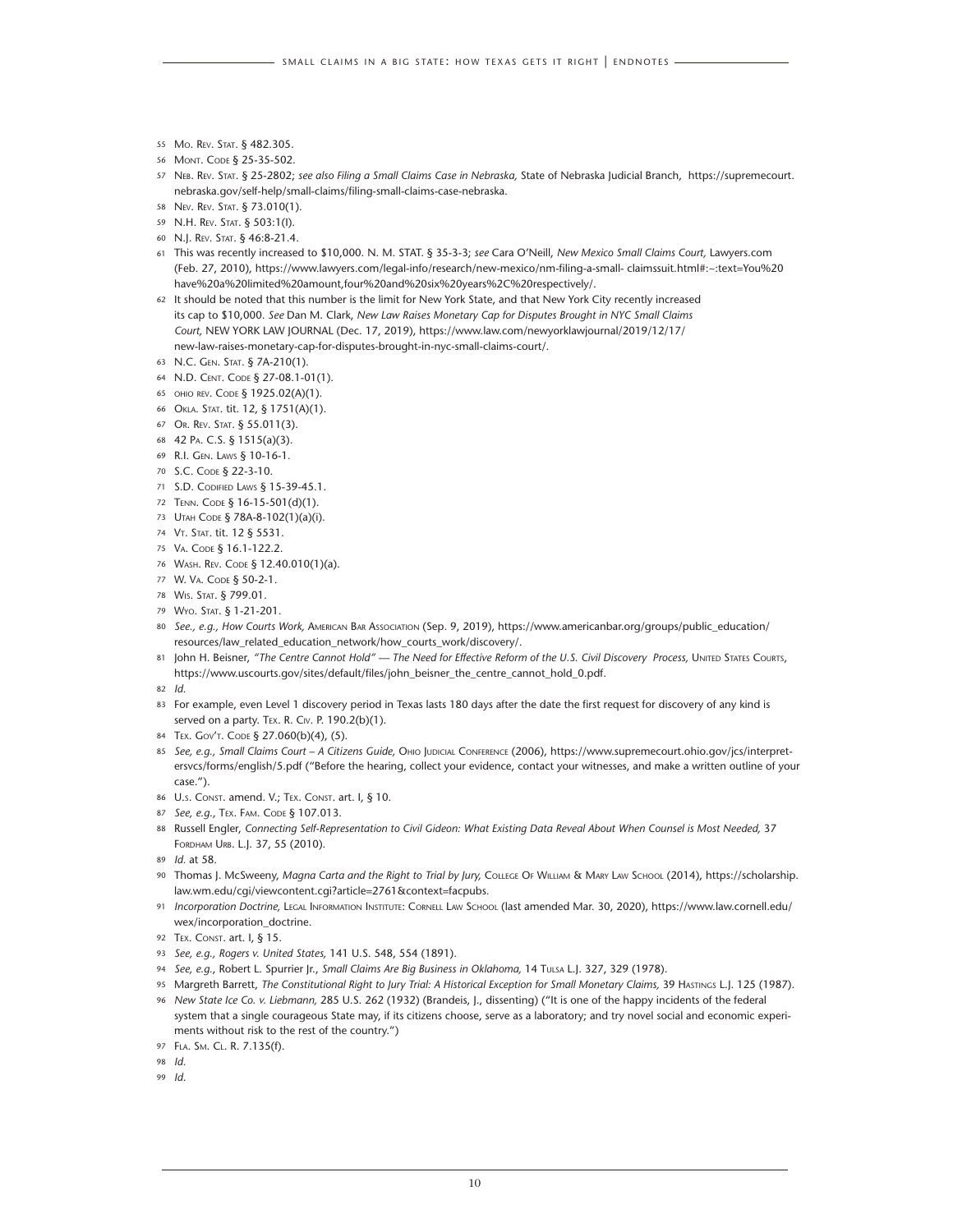- 100 Court Coronavirus Information: Electronic Hearings (Zoom), TEXAS JUDICIAL BRANCH, https://www.txcourts.qov/court-coronavirus-information/electronic-hearings-zoom/ (last visited Oct. 30, 2020).
- 101 Heather Scheiwe Kulp, Increasing Referrals to Small Claims Mediation Programs: Models to Improve Access to Justice, 14 CARDOZO J. Conflict Resol. 361, 363 (2013).
- 102 Tex. Civ. Prac. & Rem. Code § 154.002.
- 103 Tex. Civ. Prac. & Rem. Code § 154.021.
- 104 Kingsley Napley, Remote Mediation in Civil Litigation: Does it Really Work?, DISPUTE RESOLUTION LAW BLOG (Apr. 9, 2020), https://www. lexology.com/library/detail.aspx?g=2ff584eb-5ce5-46a4-9a07-4ad6e7e1b188.
- 105 Angela Morris, *Business is Booming for Mediators as COVID-19 Cools Courts,* Texas Lawyer (Apr. 2, 2020), https://www.law.com/ texaslawyer/2020/04/02/business-is-booming-for-mediators-as-covid-19-cools-courts/.
- 106 *Id.*

107 *Id.*

108 Brian A. Pappas, *Online Court: Online Dispute Resolution and the Future of Small Claims, 2008 Ucla J. L. & TECH. 2 (2008).* 

109 *Id*.

- 110 *See* Elayne E. Greenberg & Noam Ebner, *How Much Justice Can You Afford,* Alternatives To The High Cost Of Litigation (June 9, 2020), https://ssrn.com/abstract=3623362.
- 111 *Id.*
- 112 *See, e.g.,* Kariuki Muigua, *Legal Practice and New Frontiers: Embracing Technology for Enhanced Efficiency and Access to Justice* (June 2020), http://kmco.co.ke/wp-content/uploads/2020/06/Legal-Practice-and-New-Frontiers-Embracing-Technology-for-Enhanced-Efficiency-and-Access-to-Justice-Kariuki-Muigua-Ph.D-June-2020.pdf.
- 113 Cal. Code. Civ. Pro. § 116.220.
- 114 Small claims discovery is not referenced in statute, but California materials cite *Bruno v. Superior Court,* 219 Cal. App. 3d 1359 (1990), for the proposition that discovery is not permitted in small claims cases.
- 115 Cal. Code. Civ. Pro. § 116.530.
- 116 Statutory requirement that small claims hearings be informal, prompt, fair, and inexpensive is interpreted as not allowing jury trials. CAL. CODE. CIV. PRO. § 116.510.
- 117 Fla. Sm. Cl. R. 7.010.
- 118 Fla. Sm. Cl. R.. 7.020(b).
- 119 Fla. Sm. Cl. R. 7.090(a).
- 120 Fla. Sm. Cl. R. 7.150.
- 121 See *Magistrate Court,* Ga. Dep't of L. Cons. Protection Division, http://consumer.georgia.gov/consumer-topics/magistrate-court.
- 122 UNIF. MAG. CT. R. 40.
- 123 See *Magistrate Court,* Ga. Dep't of L. Cons. Protection Division, http://consumer.georgia.gov/consumer-topics/magistrate-court.
- 124 GA. CODE § 15-10-41(a).
- 125 Ill Civ. Pro R. 281; *see also Small Claims Court,* Illinois Attorney General, https://illinoisattorneygeneral.gov/consumers/smlclaims. html.
- 126 Rare exceptions to this are allowed with "prior leave of court." ILL CIV. Pro R. 287.
- 127 *See Small Claims Court,* Illinois Attorney General, https://illinoisattorneygeneral.gov/consumers/smlclaims.html.
- 128 Ill Civ. Pro R. 285.
- 129 MICH CT. R 4.301; MICH. COMP. LAWS § 600.8401.
- 130 MICH CT. R 2.301(A)(3)
- 131 Mich. Comp. Laws § 600.8408(1).
- 132 Mich. Comp. Laws § 600.8411(2).
- 133 It should be noted that this number is the limit for New York State, and that New York City recently increased its cap to \$10,000. See Dan M. Clark, *New Law Raises Monetary Cap for Disputes Brought in NYC Small Claims Court,* New York Law Journal (Dec. 17, 2019), https://www.law.com/newyorklawjournal/2019/12/17/ new-law-raises-monetary-cap-for-disputes-brought-in-nyc-small-claims-court/.
- 134 *Id.*
- 135 *See Small Claims Court Guide,* New York City Bar (Jan. 2018), http://documents.nycbar.org/files/small-claims-court-guide.pdf.
- 136 *Id.*
- 137 N.C. Gen. Stat. § 7A-210(1).
- 138 *See A Citizen's Guide to Small Claims Court,* North Carolina Department Of Justice, https://ncdoj.gov/wp-admin/admin-ajax.php?juwpfisadmin=false&action=wpfd&task=file.download&wpfd\_category\_id=16&wpfd\_file\_id=12639 ("Before you go to small claims court, think carefully about what you need to prove. What contracts, receipts, sales tickets or other documents can help to prove your case? What witnesses do you need? Remember, witnesses must have first-hand knowledge of the case in order to testify.").
- 139 *Id.* ("You don't need to hire an attorney and your case will usually be heard within one month of filing your lawsuit.").
- 140 N.C. Gen. Stat. § 7A-222(a).
- 141 OHIO REV. CODE § 1925.02(A)(1).
- 142 See, e.g., File a Claim in Small Claims Court, HAMILTON COUNTY CLERK OF COURTS, https://www.courtclerk.org/self-help-resources/file-aclaim-in-small-claims-court/#15 ("Preparing Your Case . . . Gather Evidence. Collect all documents related to your case: receipts, canceled checks, estimated bills, contracts, photos, etc. Round up Witnesses. Line up your witnesses.").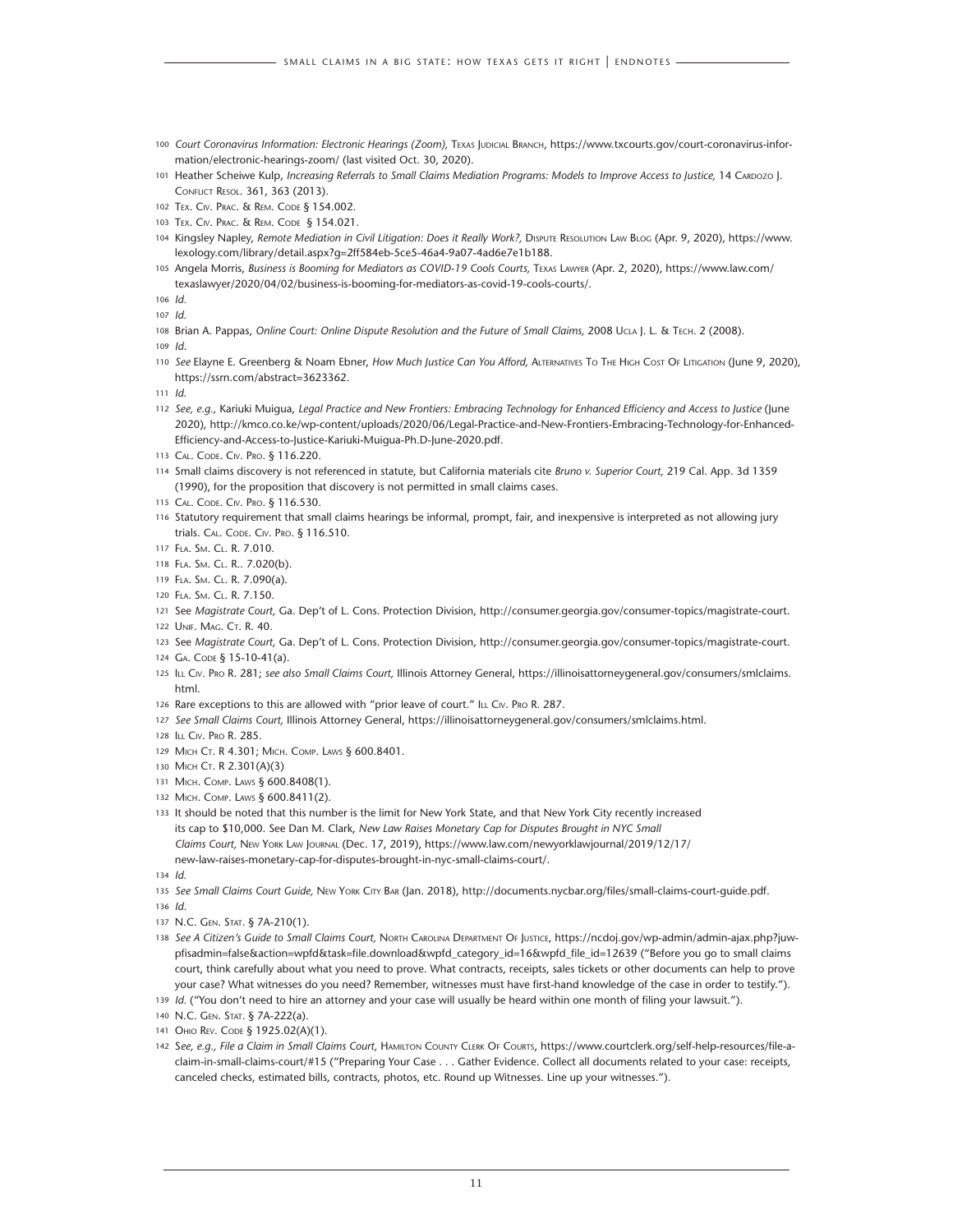- 42 Pa. C. S. Ch. 15 § 1515(a).
- State and local government documents instruct parties to prepare evidence beforehand. *See, e.g., Information for Small Claims Court,* Philadelphia Municipal Court, https://www.courts.phila.gov/pdf/brochures/mc/SMALL-CLAIMS-PAMPHLET.pdf.

*Id.*

Parties may request a trial, but that would transfer the case out of the small-claims process and into a higher court.

*See, id.*

 *See Small Claims Court: A Citizens Guide,* Ohio Judicial Conference, https://www.supremecourt.ohio.gov/jcs/interpretersvcs/forms/ english/5.pdf.